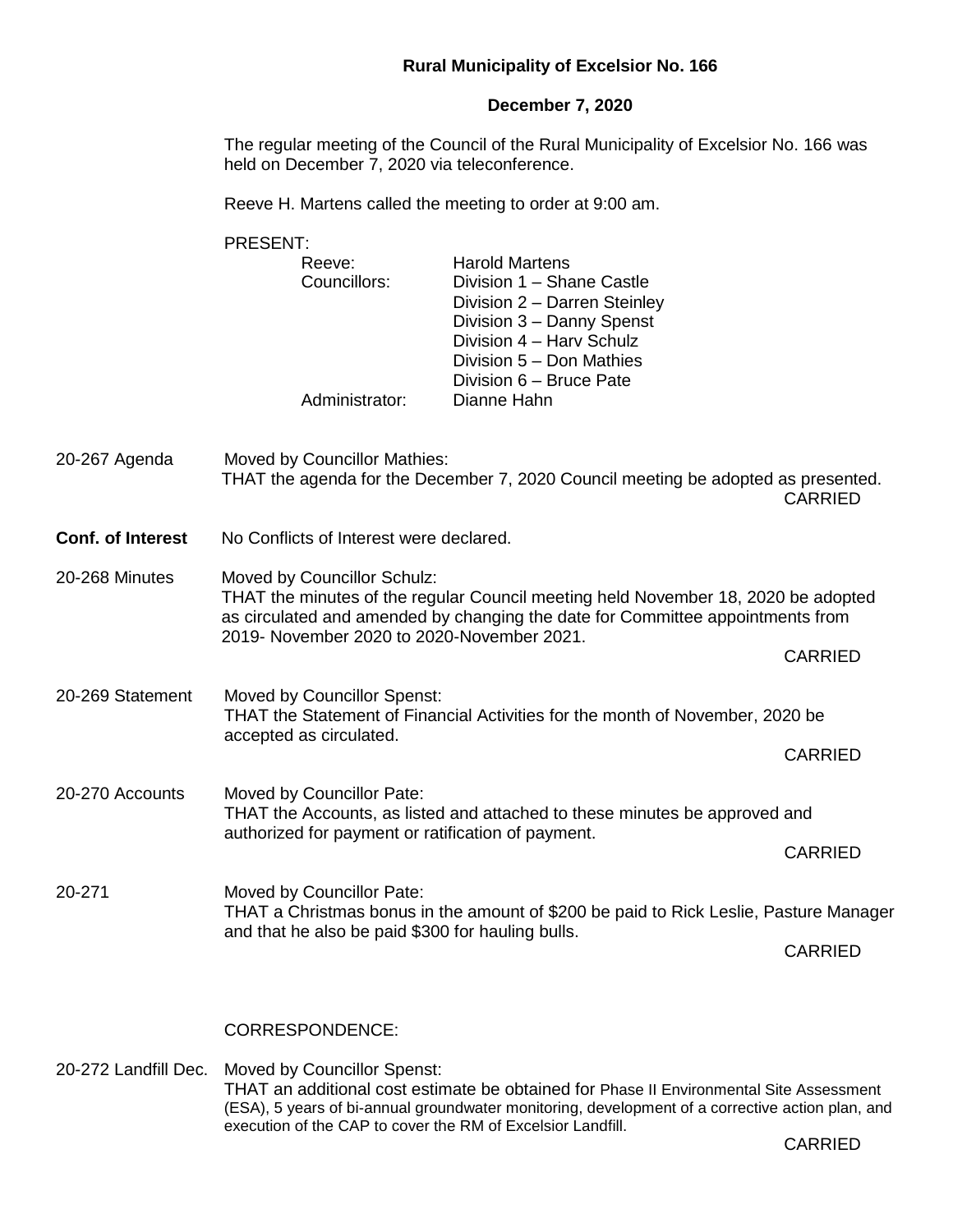|                    | 20-273 Cyber Aware Moved by Councillor Mathies:<br>THAT a subscription for \$25.00 each for Dianne Hahn and Kaylie Steinley for the Cyber<br>Awareness Training through SARM be approved.                                                                             |                |
|--------------------|-----------------------------------------------------------------------------------------------------------------------------------------------------------------------------------------------------------------------------------------------------------------------|----------------|
|                    |                                                                                                                                                                                                                                                                       | <b>CARRIED</b> |
| 20-274 Cyber Ins.  | Moved by Councillor Mathies:<br>THAT the RM purchase cyber insurance through SARM for \$1,172.00.                                                                                                                                                                     | <b>CARRIED</b> |
| 20-275 Subdiv.     | Moved by Councillor Pate:<br>THAT the proposed subdivision of NE1/4 33-18-12W3 (Darold Beisel) be approved.                                                                                                                                                           | <b>CARRIED</b> |
|                    | 20-276 Munc. Of SK Moved by Councillor Steinley:<br>THAT a letter of support be written to SARM opposing the name use of "Municipalities of<br>Saskatchewan" by SUMA with cc's sent to Saskatchewan Members of the Legislative<br>Assembly.                           |                |
|                    |                                                                                                                                                                                                                                                                       | <b>CARRIED</b> |
| 20-277 Correspond. | Moved by Councillor Schulz:<br>THAT the correspondence as listed and attached to these minutes be accepted as<br>presented by the Administrator and filed.                                                                                                            |                |
|                    |                                                                                                                                                                                                                                                                       | <b>CARRIED</b> |
|                    | OLD BUSINESS/ROADWORK:                                                                                                                                                                                                                                                |                |
| 20-278 Comm. Min.  | Moved by Councillor Spenst:<br>THAT the Machine Committee minutes and the Waste Management Committee minutes<br>be received as information.                                                                                                                           |                |
|                    |                                                                                                                                                                                                                                                                       | <b>CARRIED</b> |
| 20-279 Bridges     | <b>Moved by Councillor Spenst:</b><br>THAT the Administrator be directed to send a letter to Derek Barnes, Water Security<br>Agency inquiring what their intentions are for repairs/replacement of bridges that were<br>formally cost shared between the RM and AAFC. |                |
|                    |                                                                                                                                                                                                                                                                       | <b>CARRIED</b> |
| 20-280             | Moved by Councillor Schulz:<br>THAT we authorize new roadwork as presented on Councillors' Project Request forms.                                                                                                                                                     | <b>CARRIED</b> |

DELEGATIONS: Stacey Beisel, Foreman